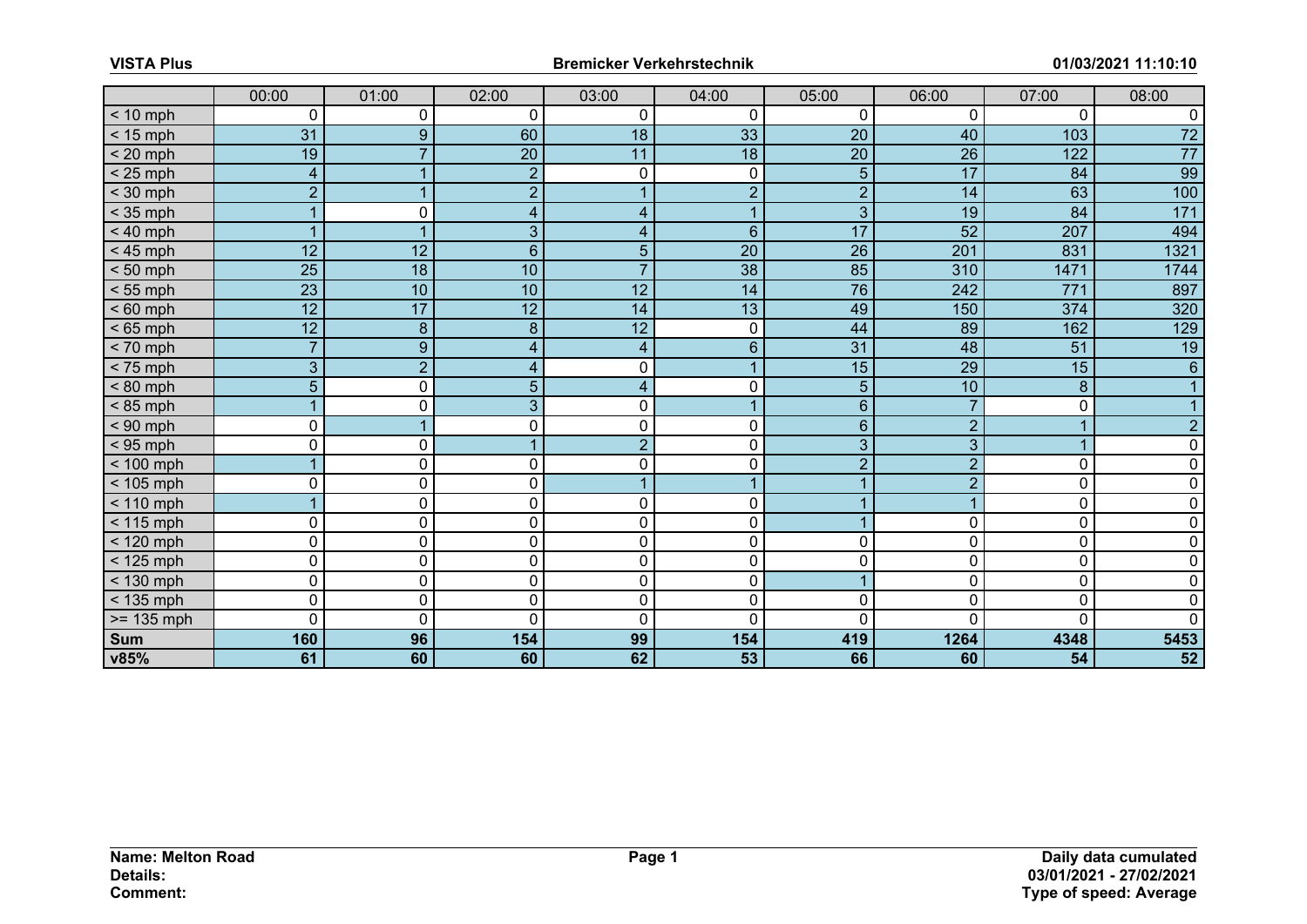|              | 09:00            | 10:00           | 11:00            | 12:00          | 13:00           | 14:00            | 15:00 | 16:00           | 17:00           |
|--------------|------------------|-----------------|------------------|----------------|-----------------|------------------|-------|-----------------|-----------------|
| $< 10$ mph   | $\mathbf 0$      | $\mathbf{0}$    | 0                | 0              | 0               | 0                | 0     | $\mathbf 0$     | 0               |
| $<$ 15 mph   | 101              | 103             | 179              | 98             | 97              | 98               | 88    | 83              | $\overline{29}$ |
| $< 20$ mph   | 128              | $132$           | 165              | 144            | 149             | $\overline{133}$ | 146   | 84              | $\overline{54}$ |
| $< 25$ mph   | 154              | 156             | 191              | 173            | 144             | 143              | 136   | 80              | 63              |
| $<$ 30 mph   | 158              | 234             | 233              | 243            | 167             | 180              | 163   | 101             | $\overline{55}$ |
| $<$ 35 mph   | $\overline{275}$ | 352             | 417              | 466            | 340             | 368              | 332   | 178             | $\overline{98}$ |
| $< 40$ mph   | 664              | 888             | 1027             | 1128           | 992             | 1047             | 908   | 570             | 295             |
| $< 45$ mph   | 1540             | 1912            | 2099             | 2391           | 2229            | 2426             | 2389  | 1817            | 1261            |
| $< 50$ mph   | 1839             | 2153            | 2258             | 2489           | 2699            | 2644             | 2729  | 2728            | 2470            |
| $< 55$ mph   | 933              | 909             | 944              | 1144           | 1151            | 1092             | 1164  | 1391            | 1321            |
| $< 60$ mph   | 317              | 345             | $\overline{371}$ | 362            | 432             | 406              | 404   | 473             | 571             |
| $< 65$ mph   | 130              | 94              | 101              | 102            | 147             | 124              | 122   | 185             | 222             |
| $< 70$ mph   | $\overline{36}$  | $\overline{34}$ | 24               | 37             | $\overline{38}$ | $\overline{27}$  | 39    | 67              | 94              |
| $< 75$ mph   | 19               | 10              | 5                | 5              | 16              | 13               | 16    | $\overline{28}$ | 40              |
| $< 80$ mph   | $\overline{4}$   | $\overline{2}$  |                  |                | 5               | $\boldsymbol{8}$ | 4     | $\overline{7}$  | $\overline{11}$ |
| $< 85$ mph   | 3                | $\overline{2}$  | 0                | $\overline{2}$ | 1               | 0                | 3     | 3               | $\overline{9}$  |
| $< 90$ mph   | 0                |                 | 0                |                | $\overline{2}$  | 0                |       | $\overline{1}$  | $\overline{4}$  |
| $< 95$ mph   | $\pmb{0}$        | 0               | 0                | $\mathbf 0$    | 0               | 0                | 0     | 0               |                 |
| $< 100$ mph  | 0                | 0               | 0                | $\mathbf 0$    | 0               | 0                | 0     | $\overline{2}$  | 3               |
| $< 105$ mph  | $\pmb{0}$        | 0               | 0                | $\mathbf 0$    | 0               | 0                | 0     | $\mathbf 0$     | $\mathbf 0$     |
| $< 110$ mph  | 0                | 0               | 0                | $\mathbf 0$    | 0               | 0                | 0     | 0               |                 |
| $< 115$ mph  | $\pmb{0}$        | 0               | 0                | $\mathbf 0$    | 0               | 0                | 0     | $\mathbf 1$     | 0               |
| $<$ 120 mph  | $\overline{0}$   | $\mathbf 0$     | 0                | $\mathbf 0$    | 0               | 0                |       | 0               | 0               |
| $< 125$ mph  | $\pmb{0}$        | 0               | 0                | $\mathbf 0$    | 0               | 0                | 0     | $\mathbf 0$     | $\mathbf 0$     |
| $< 130$ mph  | 0                | 0               | 0                | $\mathbf 0$    | 0               | 0                | 0     | $\mathbf 0$     | $\mathbf 0$     |
| $<$ 135 mph  | $\mathbf 0$      | 0               | $\mathbf 0$      | $\mathbf 0$    | 0               | 0                | 0     | $\mathbf 0$     | $\mathbf 0$     |
| $>= 135$ mph | 0                | $\Omega$        | 0                | $\Omega$       | $\overline{0}$  | 0                | U     | $\overline{0}$  | $\mathbf 0$     |
| <b>Sum</b>   | 6301             | 7327            | 8015             | 8786           | 8609            | 8709             | 8645  | 7799            | 6602            |
| v85%         | 52               | 51              | 50               | 50             | 51              | 51               | 51    | 53              | 54              |